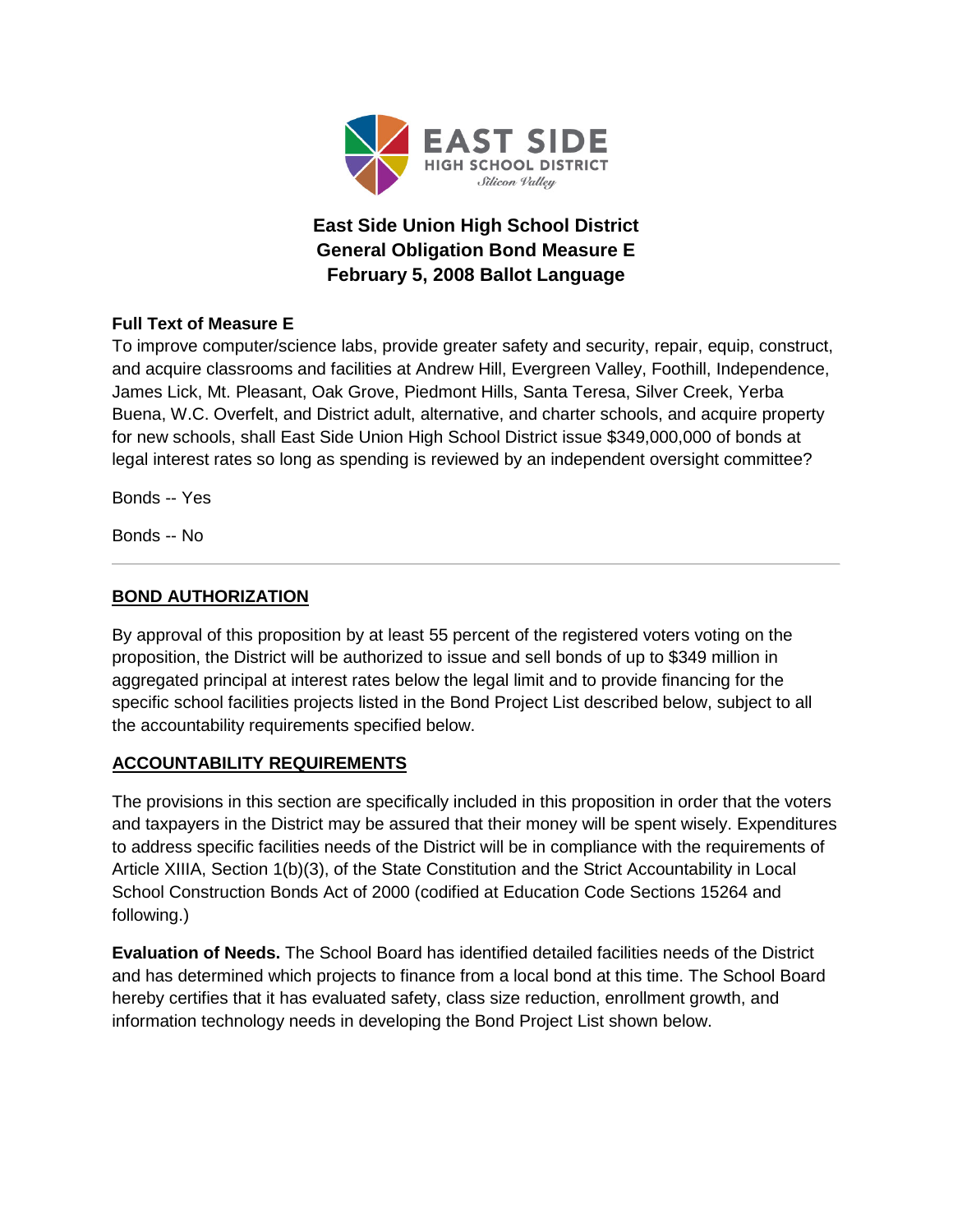**Independent Citizens' Oversight Committee.** The School Board shall establish an Independent Citizens' Oversight Committee under Education Code Section 15278 and following to ensure bond proceeds are expended only on the school facilities projects listed below. The committee will be established within 60 days of the date when the results of the election appear in the minutes of the School Board.

**Performance Audits.** The School Board shall conduct an annual, independent performance audit to ensure that the bond proceeds have been expended only on the school facilities projects listed below.

**Financial Audits.** The School Board shall conduct an annual, independent financial audit of the bond proceeds until all of those proceeds have been spent for the school facilities projects listed below.

# **FURTHER SPECIFICATIONS**

**No Administrator Salaries.** Proceeds from the sale of bonds authorized by this proposition shall be used only for the construction, reconstruction and/or rehabilitation of school facilities including the furnishing and equipping of school facilities or acquisition or lease of real property for school facilities and not for any other purpose, including teacher and administrator salaries and other school operating expenses.

### **BOND PROJECT LIST**

The Bond Project List shown below is a part of the ballot proposition and must be reproduced in any official document required to contain the full statement of the bond proposition.

**Evaluation of Needs.** As required by Article XIII A of the California Constitution, the Board of Trustees of the District has certified that it has evaluated safety, class size reduction and information technology needs in developing the list of school facilities projects shown below.

**Projects Subject to Available Funding.** The following list of projects is subject to the availability of adequate funding to the District. Approval of the bond measure does not guarantee that the proposed projects in the District that are the subject of bonds under the measure will be funded beyond the local revenues generated by the bond measure. The District's proposal for the projects may assume the receipt of matching state funds, which could be subject to appropriation by the Legislature or approval of a statewide bond measure.

**Scope of Projects.** Bond proceeds will be expended to modernize, replace, renovate, construct, equip, furnish, rebuild and otherwise improve District facilities as described below. The specific school facilities projects which are described below include all related and incidental costs, including costs of design, engineering, architect and other professional services, site preparation, utilities, landscaping and other incidental costs, and construction management. Bond proceeds may also be expended to acquire real property for future educational facilities and to acquire and install furniture, fixtures and equipment at any classrooms and other facilities of the District. The District may alter the scope and nature of any of the specific projects, which are described below as required by conditions that arise during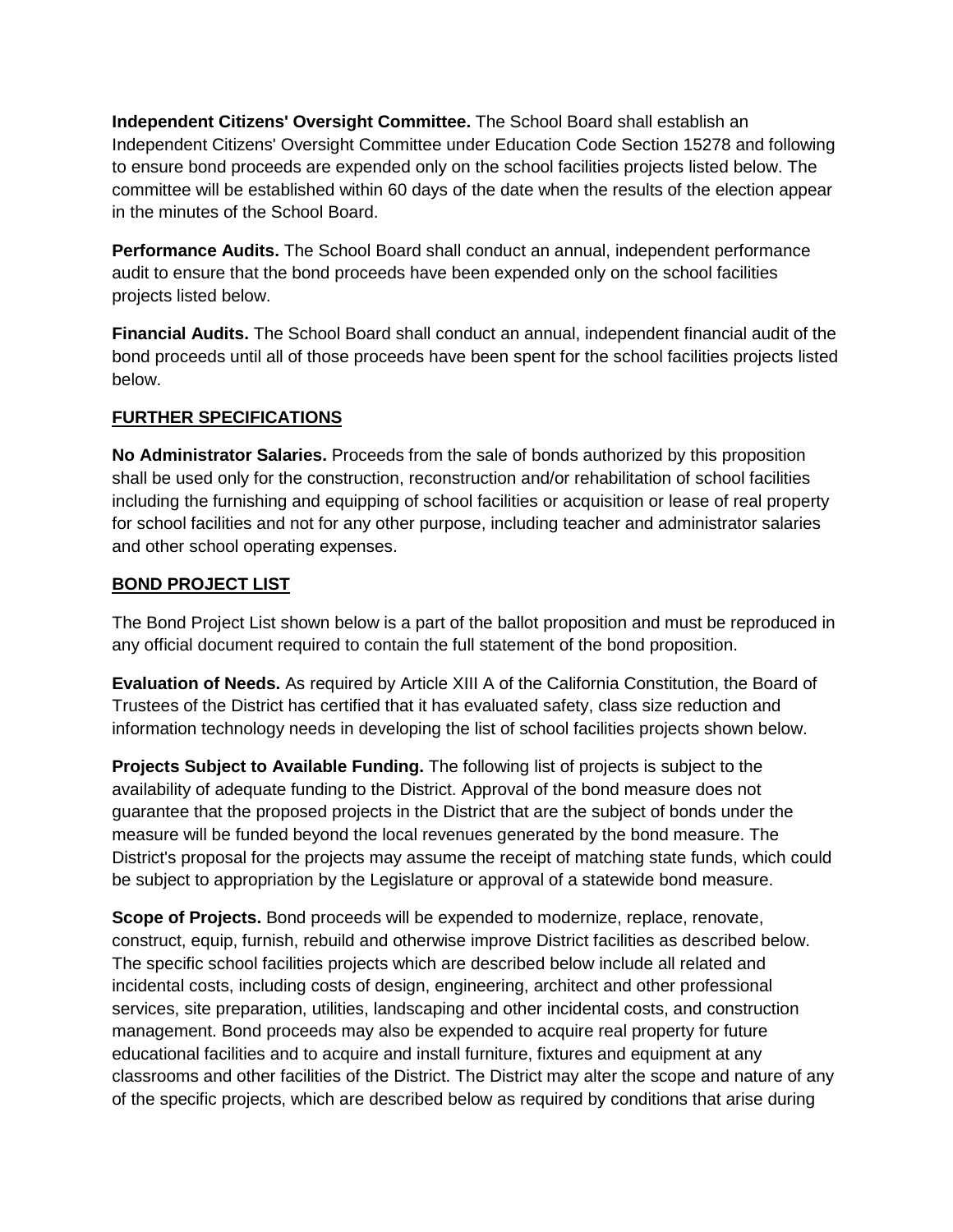the course of design and construction, including unforeseen conditions such as dry rot, mold and faulty engineering.

### **RENOVATION AND REPAIR OF EXISTING SCHOOLS AND FACILITIES AND ACQUISITION AND CONSTRUCTION OF NEW SCHOOL FACILITIES**

Bond proceeds will be expended to modernize, replace, renovate, construct, equip, rebuild and furnish the District's education facilities, to acquire land for new school and educational facility construction. Bond proceeds shall also be expended to improve the facilities of the District located at the following locations, including District charter schools. Such projects shall consist of the following:

#### **Andrew Hill High - Built in 1956**

- New/Modernization of Classrooms, and Computer and Science Labs
- Roofing Modernization
- Building Systems Upgrades (HVAC, Mechanical, Electrical & Lighting)
- Technology Upgrades Hardware & Software
- New Classroom and Theater Construction
- Seismic Upgrade of Existing Structures
- Safety and Security Upgrades
- New Restroom Construction
- Locker Room Modernization
- Learning Commons Modernization
- Covered Walkway Lighting Improvements
- Site, Landscaping, and Irrigation Improvements
- Athletic Facilities Improvements
- Modernization of Student Services

### **Evergreen Valley High - Built in 2001**

- Building Systems Upgrades (HVAC, Mechanical, Electrical & Lighting)
- Technology Upgrades Hardware & Software
- Safety and Security Upgrades
- Site Improvements
- Athletic Facilities Improvements Including a New Gymnasium

### **Foothill High - Built in 1972**

- New/Modernization of Classrooms, and Computer and Science Labs
- Roofing Modernization
- Technology Upgrades Hardware & Software
- Seismic Upgrade of Existing Structures
- Safety and Security Upgrades
- New Science Relocatable Classroom
- Building Systems Upgrades Hardware & Software
- New Storage & Restroom Facility Construction
- Site Improvements
- Athletic Facilities Improvements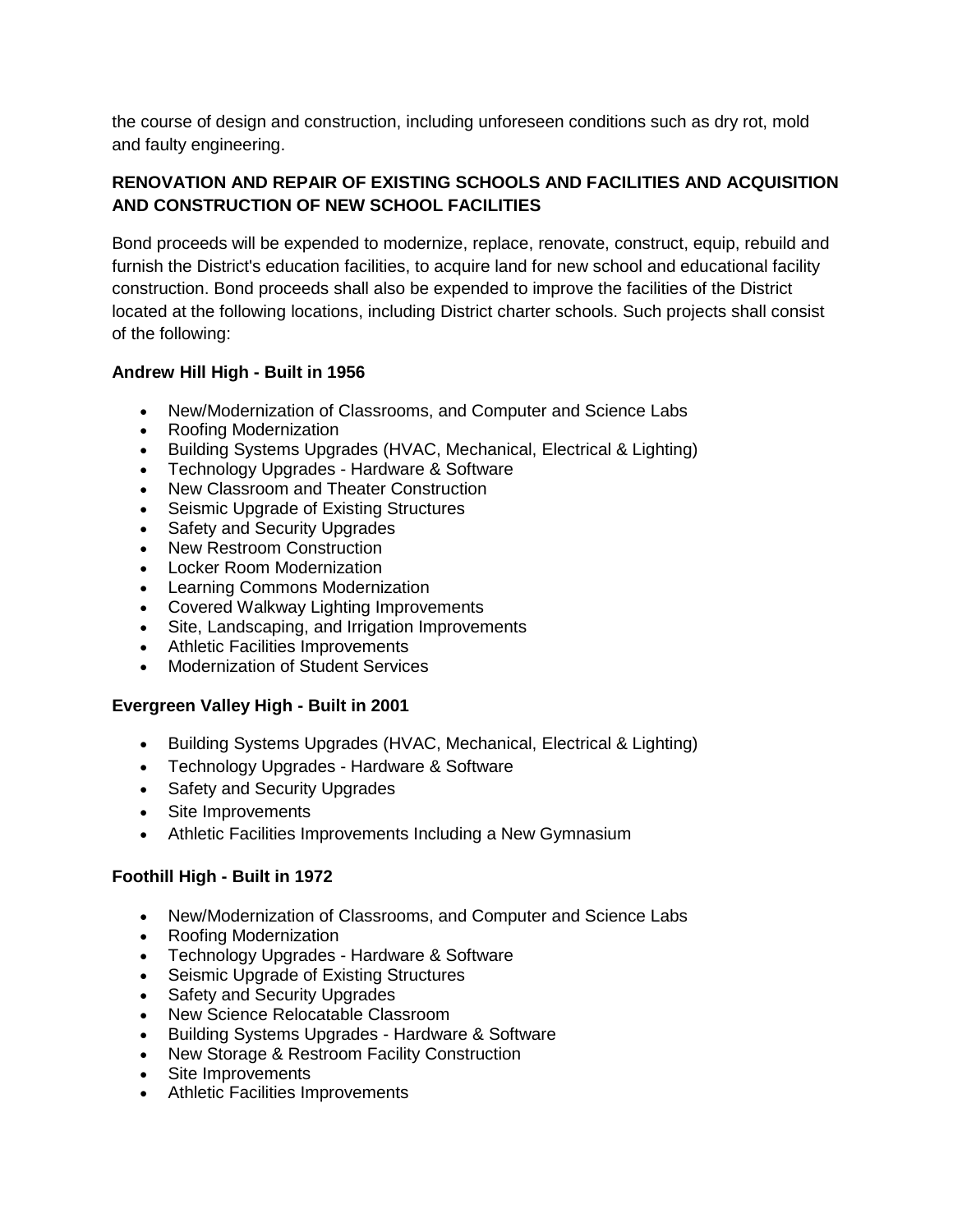• Modernization of Student Services Including Faculty Work Room

#### **Independence High - Built in 1976**

- Roofing Modernization
- Building Systems Upgrades (HVAC, Mechanical, Electrical & Lighting)
- Technology Upgrades Hardware & Software
- Seismic Upgrade of Existing Structures
- Safety and Security Upgrades
- Plumbing System Modernization
- Athletic Facilities Improvements Including New Restrooms, Stadium Fencing, Concession Stand, and Artificial Turf
- Pool Modernization/Renovation
- Existing Nutrition Services Modernization
- Modernization of Student Services

#### **Independence Adult Center - Built in 1988**

- Roofing Modernization
- Building Systems Upgrades (HVAC, Mechanical, Electrical & Lighting)
- Technology Upgrades Hardware & Software
- New/Modernization of Classrooms
- Safety and Security Upgrades
- Site/Building Related Improvements
- New Restroom, Multi-Purpose Room, and Administration Construction
- Site, Landscaping, Irrigation, and Parking Lot Improvements

### **James Lick High - Built in 1950**

- New/Modernization and Expansion of Classrooms, and Computer and Science Labs
- New classroom construction
- Roofing Modernization
- Building Systems Upgrades (HVAC, Mechanical, Electrical & Lighting)
- Technology Upgrades Hardware & Software
- Seismic Upgrade of Existing Structures
- Safety and Security Upgrades
- Existing Restrooms, and Pool Modernization
- Site and Landscaping Improvements
- Athletic Facilities Improvements Including Upgrades to Plumbing, Gymnasium, Play Fields and Equipment, and New Softball Field and Modernization of Tennis Courts
- Modernization of Student Services Including Kitchen Facilities, Multi-Purpose Room, and a New Bookroom

### **Mt. Pleasant High - Built in 1965**

- New/Modernization and Expansion of Classrooms, and Computer and Science Labs
- Roofing Modernization
- Building Systems Upgrades (HVAC, Mechanical, Electrical & Lighting)
- Technology Upgrades Hardware & Software
- Seismic Upgrade of Existing Structures
- Safety and Security Upgrades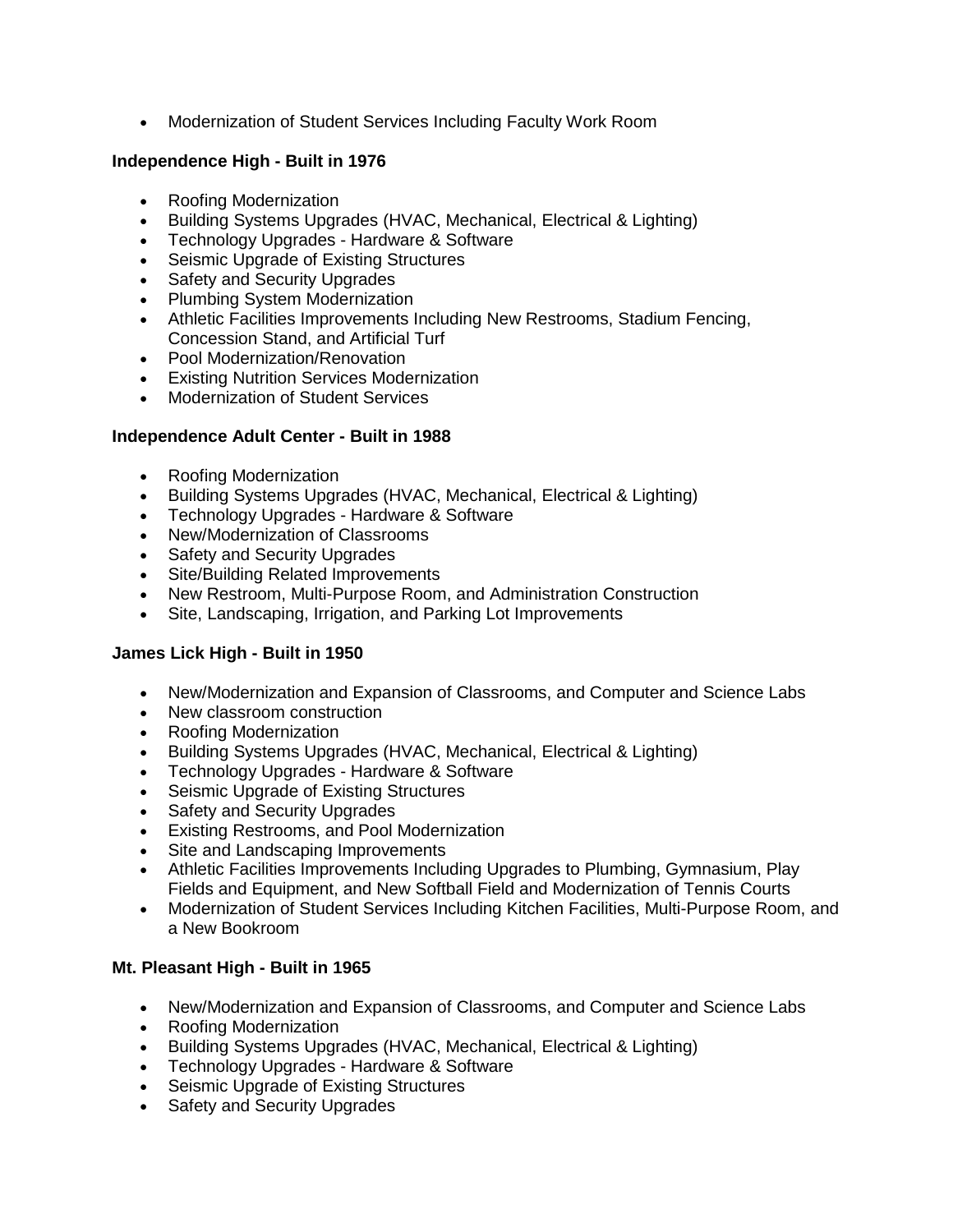- New Restroom and Multi Purpose Room Construction
- Existing Restroom, Locker Room, and Nutrition Services Modernization
- Site Improvements
- Athletic Facilities Improvements Including Artificial Turf for the Football Field, and a New Weight Room, Wrestling Room, and Bleachers
- Resurfacing of the Hard Courts
- Pool Modernization
- Modernization of Student Services Including the Library and Administration Office

#### **Oak Grove High - Built in 1967**

- New/Modernization and Expansion of Classrooms, and Computer and Science Labs
- Roofing Modernization
- Building Systems Upgrades (HVAC, Mechanical, Electrical & Lighting)
- ADA Accessible Path of Travel Improvements
- Seismic Upgrade of Existing Structures
- Safety and Security Upgrades
- New Restroom Construction
- Locker Room Modernization Including Restrooms and Shower Area
- Site Improvements
- Athletic Facilities Improvements Including Renovation of the Gymnasium
- Modernization of Student Services Including the Arts and Special Ed Building

#### **Overfelt Adult Center - Built in 1986**

- Site/Building Related Improvements
- Roofing Modernization
- Building Systems Upgrades (HVAC, Mechanical, Electrical & Lighting)
- Technology Upgrades Hardware & Software
- New/Modernization Classrooms
- Safety and Security Upgrades
- New Restroom and Administration Construction
- Parking Lot Improvements
- Athletic Facilities Improvements

### **Piedmont Hills High - Built in 1965**

- New/Modernization of Classrooms, and Computer and Science Labs
- Roofing Modernization
- Building Systems Upgrades (HVAC, Mechanical, Electrical & Lighting)
- Technology Upgrades Hardware & Software
- ADA Accessibility Improvements
- Seismic Upgrade of Existing Structures
- **Safety and Security Upgrades**
- New Restroom Construction
- Existing Nutrition Services Modernization
- Parking Lot Improvements
- Site and Landscaping Improvements
- Athletic Facilities Improvements
- Pool and Locker Room Modernization/Renovation
- Modernization of Student Services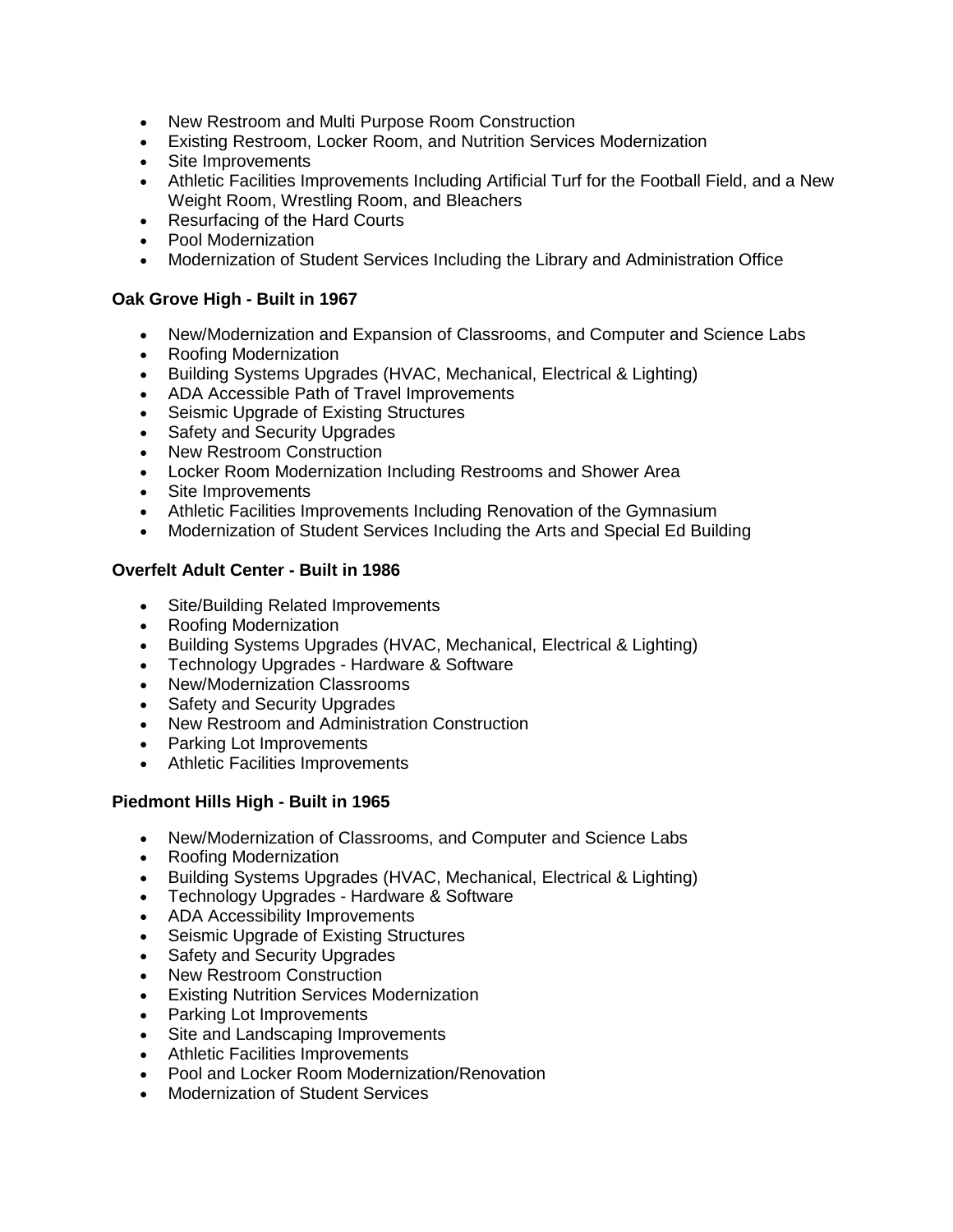#### **Santa Teresa High - Built in 1974**

- New/Modernization and Expansion of Classrooms, and Computer and Science Labs
- Roofing Modernization
- Building Systems Upgrades (HVAC, Mechanical, Electrical & Lighting)
- Technology Upgrades Hardware & Software
- Seismic Upgrade of Existing Structures
- Safety and Security Upgrades
- Existing Restroom and Plumbing Modernization
- Locker Room Modernization
- New Library Construction
- Parking Lot Improvements & Expansion
- Site, Landscaping, and Irrigation Improvements
- Athletic Facilities Improvements
- Modernization of Student Services

#### **Silver Creek High - Built in 1969**

- New/Modernization of Classrooms, and Computer and Science Labs
- Roofing Modernization
- Building Systems Upgrades (HVAC, Mechanical, Electrical & Lighting)
- Technology Upgrades Hardware & Software
- New Classroom, Restroom, and Theater Construction
- Seismic Upgrade of Existing Structures
- Safety and Security Upgrades
- Learning Commons and Locker Room Modernization
- Site, Landscaping, and Irrigation Improvements Including New Paint and Lighting
- Athletic Facilities Improvements Such as New Weight Room, Restrooms, Ventilation, Track, and Gym Upgrades
- Food Service Facility Improvements
- Modernization of Student Services Including the Career Center/Repro

### **Yerba Buena High - Built in 1971**

- New/Modernization and Expansion of Classrooms, and Computer and Science Labs
- Roofing Modernization
- Building Systems Upgrades (HVAC, Mechanical, Electrical & Lighting)
- Technology Upgrades Hardware & Software
- Seismic Upgrade of Existing Structures
- Safety and Security Improvements Including Fire Alarm and Intrusion System Upgrades
- New Restroom Facility Construction
- Exterior Paint and Finishes Modernization
- Library and Book Storage Modernization
- Site, Landscaping, and Irrigation Improvements
- Existing Gym, Floor, Bleachers, and Administration Offices Modernization
- Athletic Facilities Improvements
- Pool Modernization/Renovation
- Modernization of Student Services Including the Theater and Child Care Services

#### **W.C. Overfelt High - Built in 1962**